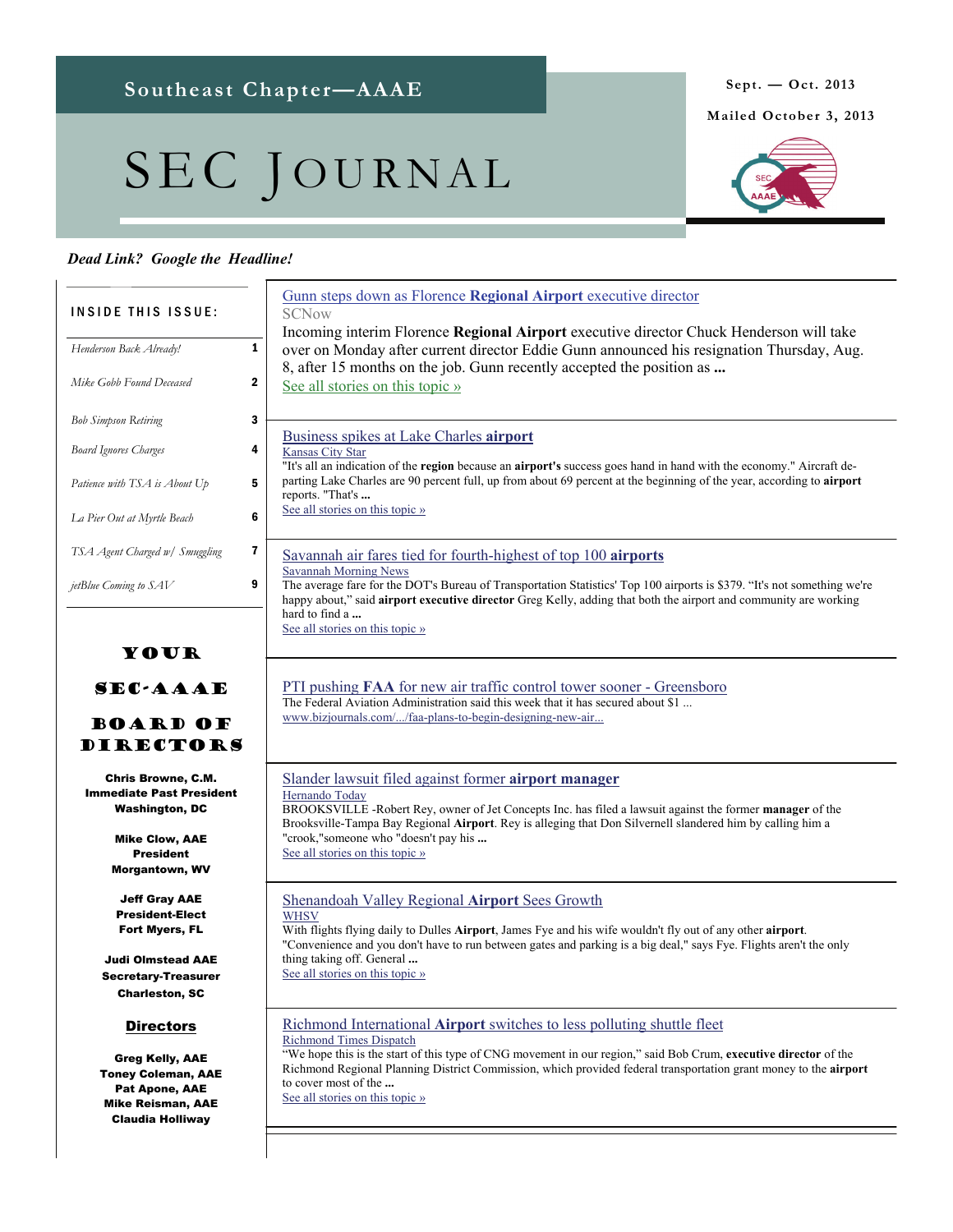The information contained in this newsletter is for general information purposes only. The information is provided by the Southeast Chapter of the American Association of Airport Executives and while we endeavor to keep the information up to date and correct, we make no representations or warranties of any kind, express or implied, about the completeness, accuracy, reliability, suitability or availability with respect to the website(s) noted herein or the information, products, services, or related graphics contained in the newsletter or on the website(s) noted for any purpose. Any reliance you place on such information is, therefore, strictly at your own risk.

 In no event will the Southeast Chapter of the American Association of Airport Executives be liable for any loss or damage including without limitation, indirect or consequential loss or damage, or any loss or damage whatsoever arising from loss of data or profits arising out of, or in connection with, the use of this newsletter.

 Through this newsletter you are able to link to other websites which are not under the control of the Southeast Chapter of the American Association of Airport Executives. We have no control over the nature, content, comments, language and availability of those sites. The inclusion of any links does not imply a recommendation or endorsement of the views expressed within any links.

 The Southeast Chapter of the American Association of Airport Executives is confident every effort is made to keep the website(s) noted herein up and running smoothly; however, The Southeast Chapter of the American Association of Airport Executives takes no responsibility for, and will not be liable for, the website (s) being temporarily unavailable due to technical issues beyond our control or links that have expired, are disabled or misdirected.

 Linked headlines for the Southeast Chapter—AAAE Journal provided by Google News at www.news.google.com unless otherwise noted.

Former Lexington **airport** [director Michael Gobb found dead](http://www.google.com/url?sa=X&q=http://www.kentucky.com/2013/09/11/2817046/former-lexington-airport-director.html&ct=ga&cad=CAEQAhgAIAAoATABOAFA7NTEkQVIAVAAWABiAmVu&cd=1Z8DUhw1l5Q&usg=AFQjCNFcqq05bGkt2zZiTi-aAulqGDalZQ)

Lexington Herald Leader

Michael A. Gobb, the former **executive** director of Lexington's Blue Grass **Airport**, has died, his employer confirmed Wednesday. Alan Stein, president and **CEO** of the SteinGroup, said he found Gobb unresponsive after going to his apartment about 4 p.m. **...**

[See all stories on this topic »](http://www.google.com/url?sa=X&q=http://news.google.com/news/story%3Fncl%3Dhttp://www.kentucky.com/2013/09/11/2817046/former-lexington-airport-director.html%26hl%3Den%26geo%3Dus&ct=ga&cad=CAEQAhgAIAAoBjABOAFA7NTEkQVIAVAAWABiAmVu&cd=1Z8DUhw1l5Q&usg=AFQjCNEgNyrErDyY3dT7xkr5kNNUtfllgw)

**Gobb's** [service: Ex-airport chief made valuable contributions](http://www.google.com/url?sa=X&q=http://www.kentucky.com/2013/09/18/2828117/gobbs-service-ex-airport-chief.html&ct=ga&cad=CAEQAhgAIAAoATAAOABAkOTmkQVIAVAAWABiBWVuLVVT&cd=uSdpbqrfZTc&usg=AFQjCNFOB9ygsC0IwFOwBp3lDH8yxAARNw)

Lexington Herald Leader

Mr. **Gobb's** open, affable leadership style and his eagerness to listen to everyone were key to sorting out the controversy in a way that satisfied the warring parties. Mr. **Gobb** oversaw a renovation and expansion that gave us an airport that's the right **...** [See all stories on this topic »](http://www.google.com/url?sa=X&q=http://news.google.com/news/story%3Fncl%3Dhttp://www.kentucky.com/2013/09/18/2828117/gobbs-service-ex-airport-chief.html%26hl%3Den%26geo%3Dus&ct=ga&cad=CAEQAhgAIAAoBjAAOABAkOTmkQVIAVAAWABiBWVuLVVT&cd=uSdpbqrfZTc&usg=AFQjCNEprx7_yKdgOGRymroMh6N9t9SvxQ)

[Sarasota-Bradenton International](http://www.google.com/url?sa=X&q=http://www.aviationpros.com/news/11121570/faa-awards-sarasota-bradenton-international-airport-with-airport-safety-mark-of-distinction&ct=ga&cad=CAEQAhgAIAAoATADOANA7ZjbkAVIAVAAWABiAmVu&cd=n_R_DkczMWo&usg=AFQjCNGsWxWGjQXR8htJimTC2p9Yt5YVAg) **Airport** Awarded FAA **Airport** Safety Distinction

The Leading Aviation Industry Resource for News, Equipment and

The safety and security of our users is our highest priority and we are honored to have received this prestigious safety award from the FAA in recognition of safety initiatives completed at SRQ" said **airport** President, **CEO** Rick Piccolo. The Sarasota **...**

[See all stories on this topic »](http://www.google.com/url?sa=X&q=http://news.google.com/news/story%3Fncl%3Dhttp://www.aviationpros.com/news/11121570/faa-awards-sarasota-bradenton-international-airport-with-airport-safety-mark-of-distinction%26hl%3Den%26geo%3Dus&ct=ga&cad=CAEQAhgAIAAoBjADOANA7ZjbkAVIAVAAWABiAmVu&cd=n_R_DkczMWo&usg=AFQjCNFTLMTcRubN0eHssDekczcQLu4Eyw)

Second former Foothills **Airport manager** [pleads guilty in corrpution case](http://www.google.com/url?sa=X&q=http://www.hickoryrecord.com/news/article_e98b7f38-0a93-11e3-bdb7-0019bb30f31a.html&ct=ga&cad=CAEQAhgAIAAoATAAOABAwPTUkAVIAVAAWABiAmVu&cd=34J7XcJlDrM&usg=AFQjCNGqf8GyoqkBMK9BNfFcmSxDQaPh7A)

Hickory Daily Record

ASHEVILLE NC -- Former Foothills Regional **Airport** Board Member Randy Hullette pleaded guilty to embezzlement and witness tampering Wednesday. The first charge carries a maximum sentence of 10 years and up to \$250,000. Maximum for second **...**

[See all stories on this topic »](http://www.google.com/url?sa=X&q=http://news.google.com/news/story%3Fncl%3Dhttp://www.hickoryrecord.com/news/article_e98b7f38-0a93-11e3-bdb7-0019bb30f31a.html%26hl%3Den%26geo%3Dus&ct=ga&cad=CAEQAhgAIAAoBjAAOABAwPTUkAVIAVAAWABiAmVu&cd=34J7XcJlDrM&usg=AFQjCNH5VMFUviSFKE23Ho1linFWbn1JIA)

## **Airport** [starts work to cover 300 parking spaces](http://www.google.com/url?sa=X&q=http://www.newsherald.com/news/business/airport-starts-work-to-cover-300-parking-spaces-1.191329&ct=ga&cad=CAEQAhgAIAAoATACOAJAgKLekAVIAVAAWABiAmVu&cd=LQiwxuanRVY&usg=AFQjCNFxiuvtuJos0sYRxLF0mM5xpPG8YQ)

The News Herald

"For the short term, we're going to lose about 300 parking spaces," said ECP **executive director** Parker McClellan. "We have a plan to accommodate most of those." The project will add 300 covered parking spots where the **airport's** rental car lot is located.

[See all stories on this topic »](http://www.google.com/url?sa=X&q=http://news.google.com/news/story%3Fncl%3Dhttp://www.newsherald.com/news/business/airport-starts-work-to-cover-300-parking-spaces-1.191329%26hl%3Den%26geo%3Dus&ct=ga&cad=CAEQAhgAIAAoBjACOAJAgKLekAVIAVAAWABiAmVu&cd=LQiwxuanRVY&usg=AFQjCNGXRn9om3i4z0-G2TsLRzezyQBwFg)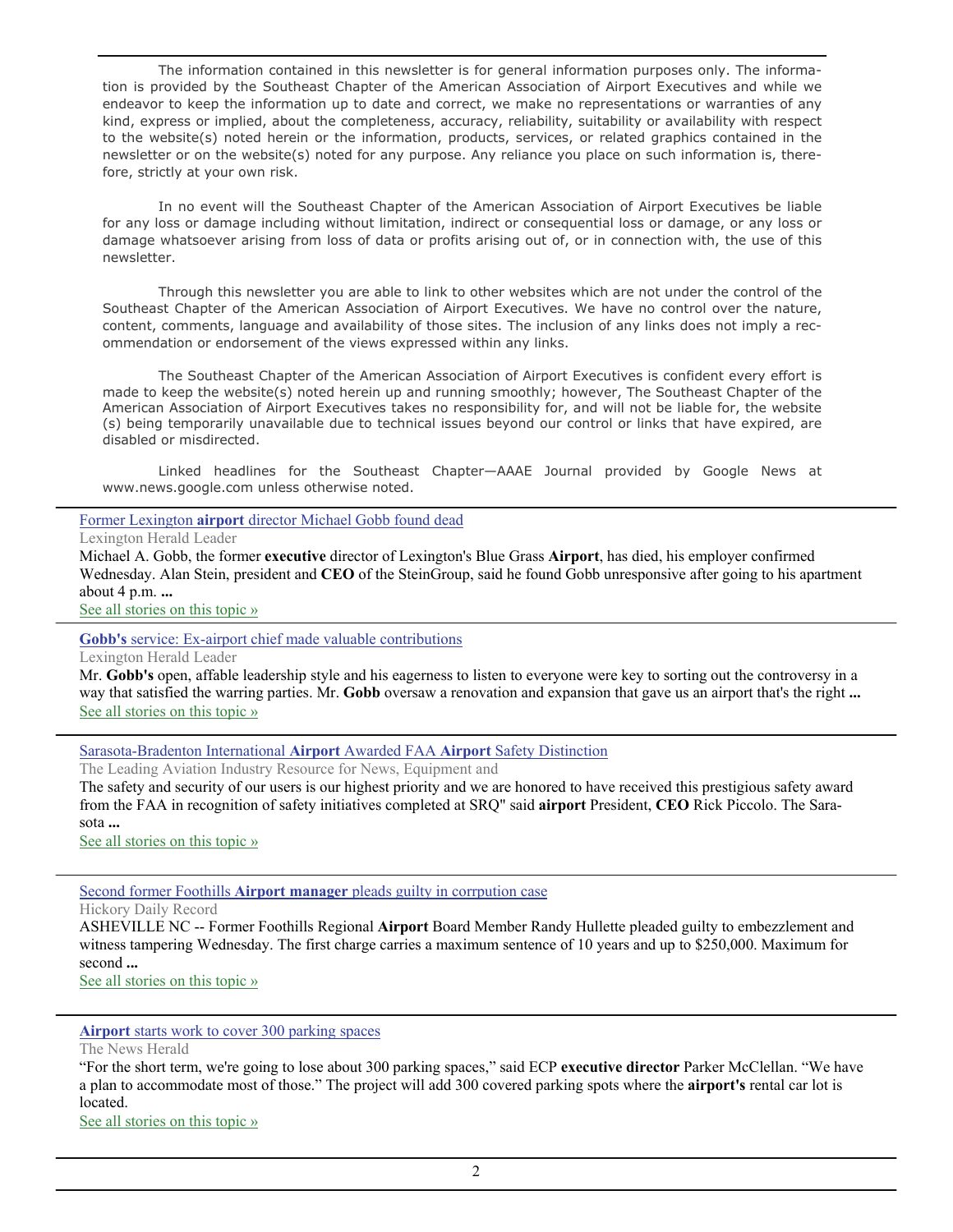# Cecil **Airport** [chief Bob Simpson is retiring](http://www.google.com/url?sa=X&q=http://www.bizjournals.com/jacksonville/news/2013/08/23/cecil-airport-chief-bob-simpson-is.html&ct=ga&cad=CAEQAhgAIAAoATAFOAVAl9HhkAVIAVAAWABiAmVu&cd=A7Qs9ogpiEQ&usg=AFQjCNH3QQcftfu8FU-zV1BqlPN26lRtEg)

Business Journal

A former Navy commander, Simpson served as a project manager on a city **commission** helping to oversee the conversion of the Navy's Cecil Field to today's civilian city-owned Cecil **Airport**. The JAA then hired Simpson in the position of **airport** manager **...**

[See all stories on this topic »](http://www.google.com/url?sa=X&q=http://news.google.com/news/story%3Fncl%3Dhttp://www.bizjournals.com/jacksonville/news/2013/08/23/cecil-airport-chief-bob-simpson-is.html%26hl%3Den%26geo%3Dus&ct=ga&cad=CAEQAhgAIAAoBjAFOAVAl9HhkAVIAVAAWABiAmVu&cd=A7Qs9ogpiEQ&usg=AFQjCNGJHZp7r0UmKyqQDnjcUZtZe56HPw)

[AAR building aircraft maintenance and repair facility in Louisiana](http://www.google.com/url?sa=X&q=http://www.upi.com/Business_News/Security-Industry/2013/08/12/AAR-building-aircraft-maintenance-and-repair-facility-in-Louisiana/UPI-63961376340667/&ct=ga&cad=CAEQAhgAIAAoATACOAJAgcSpkAVIAVAAWABiAmVu&cd=xEdA_u6rAF0&usg=AFQjCNHyXgr-XqswLb_DGKJndKQS2kkLhg) UPI.com

**...** largest aircraft maintenance, repair and overhaul organization in the United States and the third-largest in the world, Chennault anticipates significant growth in both jobs and commerce at the site," Chennault International **Airport** Authority **...** [See all stories on this topic »](http://www.google.com/url?sa=X&q=http://news.google.com/news/story%3Fncl%3Dhttp://www.upi.com/Business_News/Security-Industry/2013/08/12/AAR-building-aircraft-maintenance-and-repair-facility-in-Louisiana/UPI-63961376340667/%26hl%3Den%26geo%3Dus&ct=ga&cad=CAEQAhgAIAAoBjACOAJAgcSpkAVIAVAAWABiAmVu&cd=xEdA_u6rAF0&usg=AFQjCNHCRnA8hRiNC3DtD4AoU3H4fHYi7g)

[Commemorative Air Force may make Smyrna](http://www.google.com/url?sa=X&q=http://www.dnj.com/article/20130813/NEWS/308130034/Commemorative-Air-Force-may-make-Smyrna-Airport-its-permanent-home&ct=ga&cad=CAEQAhgAIAAoATABOAFAgcSpkAVIAVAAWABiAmVu&cd=xEdA_u6rAF0&usg=AFQjCNFZnxy0vSJ_8JimciGAKW0l1hIgsA) **Airport** its permanent home

#### The Daily News Journal

"The opportunity of landing this headquarters is tremendous for the airport, Rutherford County and Tennessee," said Smyrna/Rutherford County **Airport Executive Director** John Black. "The CAF expansion brings with it a significant economic impact in the **...** [See all stories on this topic »](http://www.google.com/url?sa=X&q=http://news.google.com/news/story%3Fncl%3Dhttp://www.dnj.com/article/20130813/NEWS/308130034/Commemorative-Air-Force-may-make-Smyrna-Airport-its-permanent-home%26hl%3Den%26geo%3Dus&ct=ga&cad=CAEQAhgAIAAoBjABOAFAgcSpkAVIAVAAWABiAmVu&cd=xEdA_u6rAF0&usg=AFQjCNG68JvURCOdEeOs5dZv-JuIstoCkg)

Norfolk International **Airport** [on pace for lowest passenger traffic in more](http://www.google.com/url?sa=X&q=http://www.washingtonpost.com/local/norfolk-international-airport-on-pace-for-lowest-passenger-traffic-in-more-than-a-decade/2013/08/13/66570aa4-03e7-11e3-bfc5-406b928603b2_story.html&ct=ga&cad=CAEQAhgAIAAoATAAOABAgcSpkAVIAVAAWABiAmVu&cd=xEdA_u6rAF0&usg=AFQjCNHyiPbo28bJrbRew-tKEtv-sSKE6A) **...**

Washington Post

The decrease comes a year after passenger movement increased for the first time since 2007. **Airport executive director** Wayne Shank attributed the dip to fewer government-related flights because of the automatic federal spending cuts that began in March. [See all stories on this topic »](http://www.google.com/url?sa=X&q=http://news.google.com/news/story%3Fncl%3Dhttp://www.washingtonpost.com/local/norfolk-international-airport-on-pace-for-lowest-passenger-traffic-in-more-than-a-decade/2013/08/13/66570aa4-03e7-11e3-bfc5-406b928603b2_story.html%26hl%3Den%26geo%3Dus&ct=ga&cad=CAEQAhgAIAAoBjAAOABAgcSpkAVIAVAAWABiAmVu&cd=xEdA_u6rAF0&usg=AFQjCNHlQDFa1bo0rjwPiP7v56PmxyvCrg)

Chattanooga Metropolitan **Airport** [adds new concession services](http://www.google.com/url?sa=X&q=http://www.nooga.com/163060/chattanooga-metropolitan-airport-adds-new-concession-services/&ct=ga&cad=CAEQARgAIAAoATAAOABAv_fPkAVIAVAAWABiAmVu&cd=-VzGJu4ycBI&usg=AFQjCNFNqJRumZ9yvopcirXu6DYuxitslA)

Nooga.com

"We listened closely to our customers and employees and feel that this is a very strong solution to provide a superior-quality food and beverage experience and outstanding service," Terry Hart, president and CEO of the Chattanooga **Airport Authority ...**

[See all stories on this topic »](http://www.google.com/url?sa=X&q=http://news.google.com/news/story%3Fncl%3Dhttp://www.nooga.com/163060/chattanooga-metropolitan-airport-adds-new-concession-services/%26hl%3Den%26geo%3Dus&ct=ga&cad=CAEQARgAIAAoBjAAOABAv_fPkAVIAVAAWABiAmVu&cd=-VzGJu4ycBI&usg=AFQjCNE0qVY4UC0-kb_lNq7SlkAn-b1XiA)

Foothills **Regional Airport** [ex-board member in court Wednesday to plead guilty](http://www.google.com/url?sa=X&q=http://www.hickoryrecord.com/news/article_09dd7040-092a-11e3-b499-001a4bcf6878.html&ct=ga&cad=CAEQARgAIAAoATAAOABAxbPLkAVIAVAAWABiAmVu&cd=LLUk_hqqZ3o&usg=AFQjCNFzkcaQhtjm9VHjlNYnbDdsA2RB4w)

Hickory Daily Record

MORGANTON, NC — Former Foothills **Regional Airport** Board Member Randy Hullette is expected to plead guilty to embezzlement and witness tampering on Wednesday. According to the federal clerk's office in Asheville, Hullette is expected to have an initial **...**

[See all stories on this topic »](http://www.google.com/url?sa=X&q=http://news.google.com/news/story%3Fncl%3Dhttp://www.hickoryrecord.com/news/article_09dd7040-092a-11e3-b499-001a4bcf6878.html%26hl%3Den%26geo%3Dus&ct=ga&cad=CAEQARgAIAAoBjAAOABAxbPLkAVIAVAAWABiAmVu&cd=LLUk_hqqZ3o&usg=AFQjCNH7c1VDAEJ7V5sKmVIBXeyr4LX5Vg)

Clarksville's **airport manager** [charged with stealing from Warren County airport](http://www.google.com/url?sa=X&q=http://www.tennessean.com/article/20130820/NEWS/308200060/Clarksville-s-airport-manager-charged-stealing-from-Warren-County-airport&ct=ga&cad=CAEQAhgAIAAoATAAOABAwNHPkAVIAVAAWABiAmVu&cd=Czkt9LAi2yQ&usg=AFQjCNGHfCw0Y2t7i_-8UNLmzUxLGXuqZw)

The Tennessean

**...**

Clarksville's **airport manager** was indicted last week on charges that he stole more than \$17,000 while he was at the helm of Warren County's airport. John Patterson, 42, allegedly forged daily logs at the Warren Country airport between 2007 and 2011,

# [See all stories on this topic »](http://www.google.com/url?sa=X&q=http://news.google.com/news/story%3Fncl%3Dhttp://www.tennessean.com/article/20130820/NEWS/308200060/Clarksville-s-airport-manager-charged-stealing-from-Warren-County-airport%26hl%3Den%26geo%3Dus&ct=ga&cad=CAEQAhgAIAAoBjAAOABAwNHPkAVIAVAAWABiAmVu&cd=Czkt9LAi2yQ&usg=AFQjCNED4aIcBXYoDmTf6_VxvOvfhREZLw)

**TSA** [employee arrested, accused of inappropriate contact with co-worker](http://www.google.com/url?sa=X&q=http://www.wkyt.com/news/headlines/TSA-employee-arrested-accused-of-inappropriate-contact-with-co-worker-219397801.html&ct=ga&cad=CAEQARgAIAAoATAAOABAuYyqkAVIAVAAWABiAmVu&cd=JIdr5hKLb7M&usg=AFQjCNGBFEOS810TUigpus5xCb1aYm6nyg) **WKYT** 

LEXINGTON, Ky. (WKYT) - A man is facing charges after one of his employees accused him of being inappropriate. According to documents, the victim stated that her manager 39-year-old Shane Hinkle, forcibly touched her in a sexual manner four times over **...** [See all stories on this topic »](http://www.google.com/url?sa=X&q=http://news.google.com/news/story%3Fncl%3Dhttp://www.wkyt.com/news/headlines/TSA-employee-arrested-accused-of-inappropriate-contact-with-co-worker-219397801.html%26hl%3Den%26geo%3Dus&ct=ga&cad=CAEQARgAIAAoBjAAOABAuYyqkAVIAVAAWABiAmVu&cd=JIdr5hKLb7M&usg=AFQjCNEcnErV2xBWjGC4gHRCUOCj5EqWEw)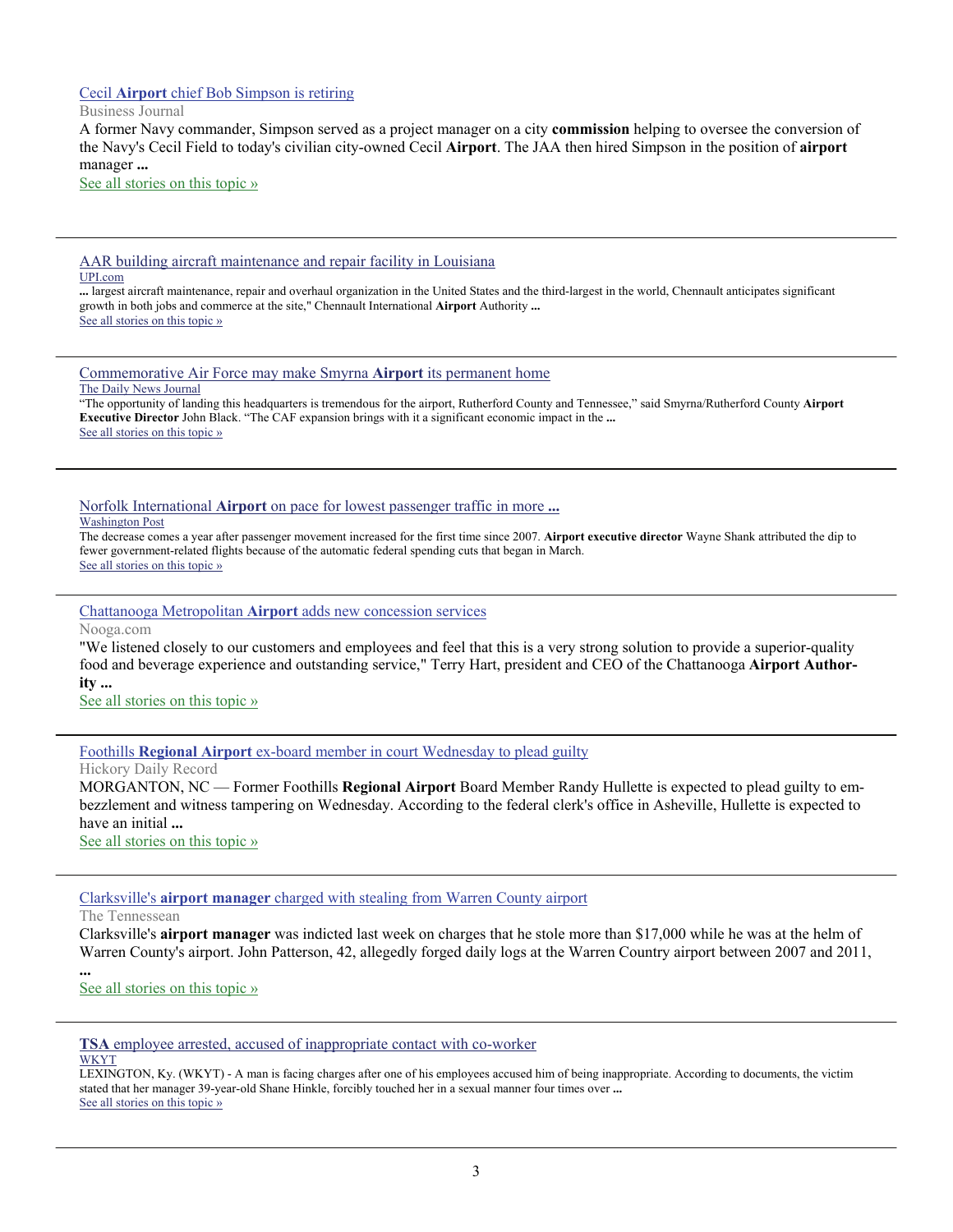[Board ignores criminal charges against](http://www.google.com/url?sa=X&q=http://www.theleafchronicle.com/article/20130828/NEWS01/308280023&ct=ga&cad=CAEQARgAIAAoATABOAFAoar6kAVIAVAAWABiAmVu&cd=-nyBxg3iDRY&usg=AFQjCNGlk9TyNr7kO8Uzf7HrDLuSHYbO7Q) **airport** director at meeting Clarksville Leaf Chronicle

ADVERTISEMENT. CLARKSVILLE, TENN. — The Regional **Airport Authority** made it through their Wednesday meeting without any mention of 18 counts of forgery and one count of theft that Outlaw Field's director, John Patterson, was charged with last week. [See all stories on this topic »](http://www.google.com/url?sa=X&q=http://news.google.com/news/story%3Fncl%3Dhttp://www.theleafchronicle.com/article/20130828/NEWS01/308280023%26hl%3Den%26geo%3Dus&ct=ga&cad=CAEQARgAIAAoBjABOAFAoar6kAVIAVAAWABiAmVu&cd=-nyBxg3iDRY&usg=AFQjCNEXyZwPse1gN969TYEWBc1-zkb2bg)

**Aviation Authority** [board needs to stop being the problem](http://www.google.com/url?sa=X&q=http://www.postandcourier.com/article/20130824/PC1002/130829630/1021/aviation-authority-board-needs-to-stop-being-the-problem%26source%3DRSS&ct=ga&cad=CAEQAhgAIAAoATAAOABAvLvikAVIAVAAWABiAmVu&cd=JU585j0Bb44&usg=AFQjCNEy1UpEvt4yWzH5dqxcOkSCXRAsKg)

Charleston Post Courier

He's confident, for sure. "I'm convinced I can do both jobs well!" he confidently declared to his board Thursday. One of his Senate colleagues has no doubt that he can. "He'll be great for the **Aviation Authority**, and he will continue to be a great **...** [See all stories on this topic »](http://www.google.com/url?sa=X&q=http://news.google.com/news/story%3Fncl%3Dhttp://www.postandcourier.com/article/20130824/PC1002/130829630/1021/aviation-authority-board-needs-to-stop-being-the-problem%2526source%253DRSS%26hl%3Den%26geo%3Dus&ct=ga&cad=CAEQAhgAIAAoBjAAOABAvLvikAVIAVAAWABiAmVu&cd=JU585j0Bb44&usg=AFQjCNEtyEPHUMtfRzGfQRtPv6OvY9Y3cQ)

[New restaurants soon to arrive at Fort Lauderdale-Hollywood](http://www.google.com/url?sa=X&q=http://www.sun-sentinel.com/news/broward/fl-airport-food-fll-20130822,0,5233804.story&ct=ga&cad=CAEQAhgAIAAoATABOAFA7N7lkAVIAVAAWABiAmVu&cd=Tp5Nznw8jUo&usg=AFQjCNH6jm0DqLclbTxILwJ9DhjtsaVWqQ) **airport**

Sun-Sentinel

"With us, I think you see strength, I think you see financial stability,'' **CEO** Tom Fricke told the selection committee earlier this year, "but more importantly, you should have the certainty that over the long years of this relationship, we will **...** [See all stories on this topic »](http://www.google.com/url?sa=X&q=http://news.google.com/news/story%3Fncl%3Dhttp://www.sun-sentinel.com/news/broward/fl-airport-food-fll-20130822,0,5233804.story%26hl%3Den%26geo%3Dus&ct=ga&cad=CAEQAhgAIAAoBjABOAFA7N7lkAVIAVAAWABiAmVu&cd=Tp5Nznw8jUo&usg=AFQjCNEKk8UGXHs1sNuEsbC6CYrg4V023A)

Okaloosa **Airports** [Director looks to add destinations to Northwest Florida](http://www.google.com/url?sa=X&q=http://www.nwfdailynews.com/business/local-business-news/okaloosa-airports-director-looks-to-add-destinations-to-northwest-florida-regional-1.192587&ct=ga&cad=CAEQARgAIAAoATAAOABAwf7lkAVIAVAAWABiAmVu&cd=VFJ6a4FgJjw&usg=AFQjCNGhERkNdapIuUBXQo-ZvhE6mVcdkQ) **Regional**

The Northwest Florida Daily News

Okaloosa County's new airports director wants to bring new destinations to Northwest Florida **Regional Airport**. Sunil Harman, who was hired last month to oversee the county's three airports, wants officials to consider hiring an air service development **...**

[See all stories on this topic »](http://www.google.com/url?sa=X&q=http://news.google.com/news/story%3Fncl%3Dhttp://www.nwfdailynews.com/business/local-business-news/okaloosa-airports-director-looks-to-add-destinations-to-northwest-florida-regional-1.192587%26hl%3Den%26geo%3Dus&ct=ga&cad=CAEQARgAIAAoBjAAOABAwf7lkAVIAVAAWABiAmVu&cd=VFJ6a4FgJjw&usg=AFQjCNGlFg6Kt9wjLVus76JJPz-FW731Ow)

[McConnell Selected as Beaches International](http://www.google.com/url?sa=X&q=http://www.wmbb.com/story/23281434/mcconnell-selected-as-beaches-international-airports-deputy-director&ct=ga&cad=CAEQAhgAIAAoATAAOABAiPT9kAVIAVAAWABiAmVu&cd=2t0Sv2DN61Y&usg=AFQjCNHQQJ1LrFkozZ-JuQdjfxm8Mjxhzg) **Airport's** Deputy **Director**

wmbb

Richard McConnell, the new deputy **executive director**, started work on August 20 and was introduced at Wednesday's meeting of the **Airport** Authority board. McConnell, 52, brings more than 30 years of **airport** management experience to ECP and fills the **...**

[See all stories on this topic »](http://www.google.com/url?sa=X&q=http://news.google.com/news/story%3Fncl%3Dhttp://www.wmbb.com/story/23281434/mcconnell-selected-as-beaches-international-airports-deputy-director%26hl%3Den%26geo%3Dus&ct=ga&cad=CAEQAhgAIAAoBjAAOABAiPT9kAVIAVAAWABiAmVu&cd=2t0Sv2DN61Y&usg=AFQjCNGuLKbwfP_tPQ79fzDBxfuvyFS0NA)

[Baggage Belt Catches Fire At Orlando](http://www.google.com/url?sa=X&q=http://www.rttnews.com/2180501/baggage-belt-catches-fire-at-orlando-airport.aspx%3Ftype%3Dgn%26utm_source%3Dgoogle%26utm_campaign%3Dsitemap&ct=ga&cad=CAEQAhgAIAAoATADOANAiPT9kAVIAVAAWABiAmVu&cd=2t0Sv2DN61Y&usg=AFQjCNESAky5kB6o5-OpVYxf_8McxFZ8PA) **Airport**

RTT News

Orlando International **Airport's** deputy **executive director**, Ron Lewis, said he believes the cause of the fire was equipment failure. "It could have been a motor, it could have been an issue of something sparked in some kind of way," Lewis said. The **...** [See all stories on this topic »](http://www.google.com/url?sa=X&q=http://news.google.com/news/story%3Fncl%3Dhttp://www.rttnews.com/2180501/baggage-belt-catches-fire-at-orlando-airport.aspx%253Ftype%253Dgn%2526utm_source%253Dgoogle%2526utm_campaign%253Dsitemap%26hl%3Den%26geo%3Dus&ct=ga&cad=CAEQAhgAIAAoBjADOANAiPT9kAVIAVAAWABiAmVu&cd=2t0Sv2DN61Y&usg=AFQjCNEPwpY-KO-6fjay7XX2Il7-hECriw)

[Board ignores criminal charges against](http://www.google.com/url?sa=X&q=http://www.theleafchronicle.com/article/20130828/NEWS01/308280023&ct=ga&cad=CAEQARgAIAAoATABOAFAoar6kAVIAVAAWABiAmVu&cd=-nyBxg3iDRY&usg=AFQjCNGlk9TyNr7kO8Uzf7HrDLuSHYbO7Q) **airport** director at meeting Clarksville Leaf Chronicle

ADVERTISEMENT. CLARKSVILLE, TENN. — The Regional **Airport Authority** made it through their Wednesday meeting without any mention of 18 counts of forgery and one count of theft that Outlaw Field's director, John Patterson, was charged with last week. [See all stories on this topic »](http://www.google.com/url?sa=X&q=http://news.google.com/news/story%3Fncl%3Dhttp://www.theleafchronicle.com/article/20130828/NEWS01/308280023%26hl%3Den%26geo%3Dus&ct=ga&cad=CAEQARgAIAAoBjABOAFAoar6kAVIAVAAWABiAmVu&cd=-nyBxg3iDRY&usg=AFQjCNEXyZwPse1gN969TYEWBc1-zkb2bg)

[What's next for the Memphis](http://www.google.com/url?sa=X&q=http://www.bizjournals.com/memphis/news/2013/08/28/whats-next-for-the-memphis-airport.html&ct=ga&cad=CAEQARgAIAAoATACOAJAhKr5kAVIAVAAWABiAmVu&cd=A8wY0mXrUXI&usg=AFQjCNElrix5uxBvel000AcsNtNHs0Rv5Q) **Airport**?

Memphis Business Journal

Last week, Scott Brockman was picked to become the Memphis-Shelby County **Airport Authority's** next president and chief executive officer. Brockman, who has been executive vice president and chief operating officer, will replace retiring president and **...**

[See all stories on this topic »](http://www.google.com/url?sa=X&q=http://news.google.com/news/story%3Fncl%3Dhttp://www.bizjournals.com/memphis/news/2013/08/28/whats-next-for-the-memphis-airport.html%26hl%3Den%26geo%3Dus&ct=ga&cad=CAEQARgAIAAoBjACOAJAhKr5kAVIAVAAWABiAmVu&cd=A8wY0mXrUXI&usg=AFQjCNFReyENSD6aqtyp95yQS8USEIiMaQ)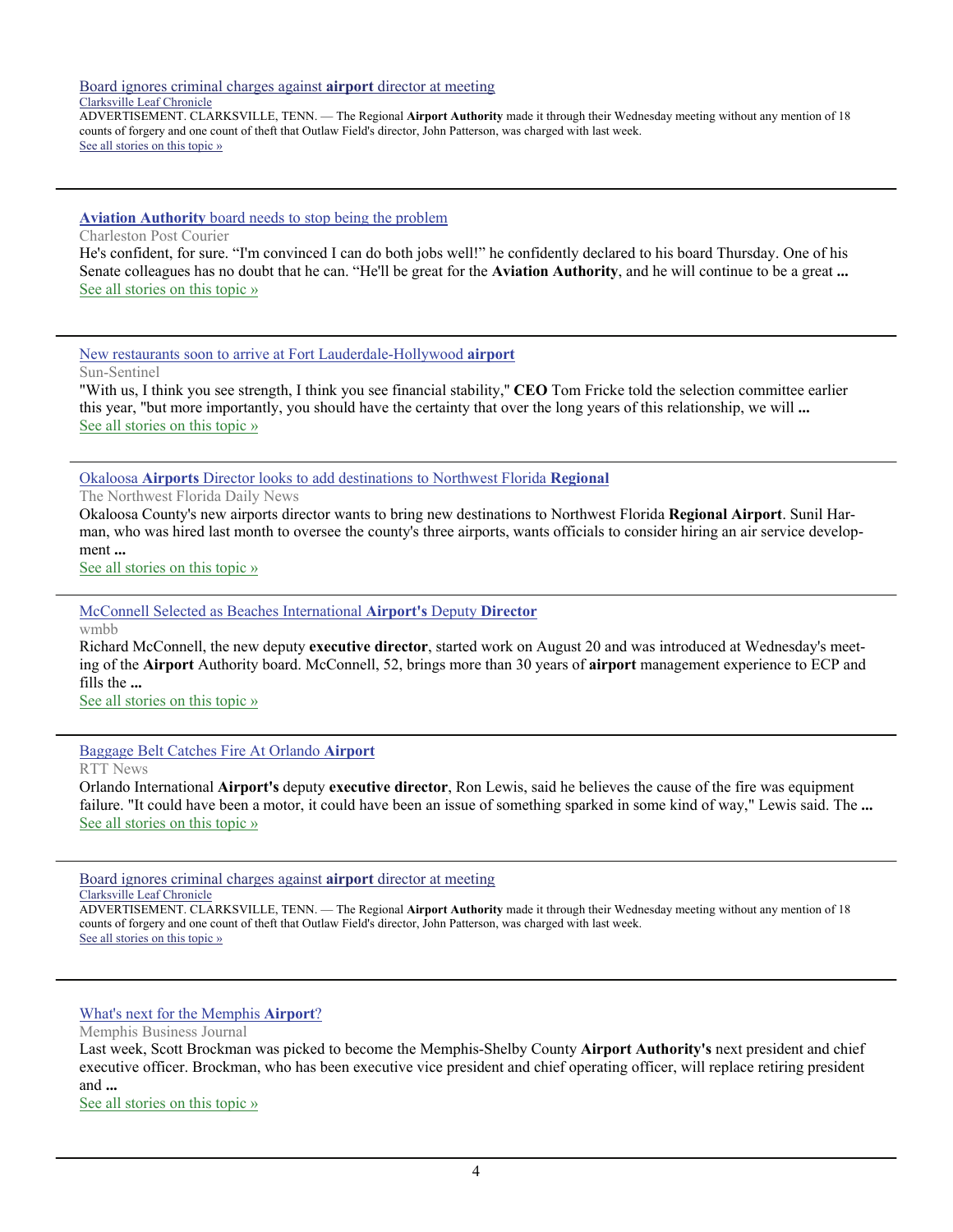[Christopher Elliott: Patience with](http://www.google.com/url?sa=X&q=http://www.usatoday.com/story/travel/flights/2013/09/08/tsa-employee-misconduct/2783055/&ct=ga&cad=CAEQARgAIAAoATAAOABA9_q2kQVIAVAAWABiAmVu&cd=0sCinAGOHdE&usg=AFQjCNG_ncq42ExNLTHSIZNFD6suJWMMgw) **TSA** is just about up

# USA TODAY

After the release of a Government Accountability Office report that revealed widespread **TSA** employee misconduct, including screeners involved in theft and drug smuggling, public sentiment is squarely on the side of a top-to-bottom overhaul that could **...** [See all stories on this topic »](http://www.google.com/url?sa=X&q=http://news.google.com/news/story%3Fncl%3Dhttp://www.usatoday.com/story/travel/flights/2013/09/08/tsa-employee-misconduct/2783055/%26hl%3Den%26geo%3Dus&ct=ga&cad=CAEQARgAIAAoBjAAOABA9_q2kQVIAVAAWABiAmVu&cd=0sCinAGOHdE&usg=AFQjCNFE8rZkjWhWCZlPzWHh86hxkSox8A)

## [Snapshot: Airlines in Florida](http://www.google.com/url?sa=X&q=http://www.floridatrend.com/article/16037/snapshot-airlines-in-florida&ct=ga&cad=CAEQAhgAIAAoATACOAJAh9H4kAVIAVAAWABiAmVu&cd=03hXUeA8Iok&usg=AFQjCNG-F9cfPfikAeRyJavLeBlqfxlsBA)

Florida Trend

Industry changes boosted airlines' health, but the reduced capacity is hard on individual **airports**, says Bruce Pelly, **executive director** of the Palm Beach County Department of **Airports**, which runs Palm Beach International. "Financially, we're doing **...**

[See all stories on this topic »](http://www.google.com/url?sa=X&q=http://news.google.com/news/story%3Fncl%3Dhttp://www.floridatrend.com/article/16037/snapshot-airlines-in-florida%26hl%3Den%26geo%3Dus&ct=ga&cad=CAEQAhgAIAAoBjACOAJAh9H4kAVIAVAAWABiAmVu&cd=03hXUeA8Iok&usg=AFQjCNFd00fRxNufttLTGNm_mXNbD9SWHQ)

Former **TSA** [supervisor from Holly Springs charged with shoplifting](http://www.google.com/url?sa=X&q=http://www.carynews.com/2013/08/28/3143280/former-tsa-supervisor-from-holly.html&ct=ga&cad=CAEQARgAIAAoATAAOABAqoz4kAVIAVAAWABiAmVu&cd=oxNa2GY2Jmg&usg=AFQjCNHfkCbN3w_pgp0qUaIBHyIhHbHEpQ)

Cary News

John Allen, a public affairs manager with **TSA** in Atlanta, described Mohammed as a "former employee" of the agency, which is part of the Department of Homeland Security. Allen declined to say when Mohammed stopped working with the agency, but he said **...**

[See all stories on this topic »](http://www.google.com/url?sa=X&q=http://news.google.com/news/story%3Fncl%3Dhttp://www.carynews.com/2013/08/28/3143280/former-tsa-supervisor-from-holly.html%26hl%3Den%26geo%3Dus&ct=ga&cad=CAEQARgAIAAoBjAAOABAqoz4kAVIAVAAWABiAmVu&cd=oxNa2GY2Jmg&usg=AFQjCNG-fZ1HMNg9GK83oDRqAKeE9jRPZQ)

SLO **airport** [manager takes job in Columbus, Ga.](http://www.google.com/url?sa=X&q=http://www.sanluisobispo.com/2013/08/26/2652137/slo-airport-manager-takes-job.html&ct=ga&cad=CAEQARgAIAAoATABOAFAxdzvkAVIAVAAWABiAmVu&cd=dZoLuskipJ8&usg=AFQjCNFG4ZYzOnEgef0Q13nxN4ZwCrib4w)

The San Luis Obispo Tribune

Richard Howell, whose last day as general manager of San Luis Obispo County **Regional Airport** is Tuesday, will begin work Oct. 1 as director of the airport in Columbus, Ga. Howell, 57, announced his resignation from the San Luis Obispo airport earlier **...**

[See all stories on this topic »](http://www.google.com/url?sa=X&q=http://news.google.com/news/story%3Fncl%3Dhttp://www.sanluisobispo.com/2013/08/26/2652137/slo-airport-manager-takes-job.html%26hl%3Den%26geo%3Dus&ct=ga&cad=CAEQARgAIAAoBjABOAFAxdzvkAVIAVAAWABiAmVu&cd=dZoLuskipJ8&usg=AFQjCNGhjGZqT8sJoi7CYNVFlj4FCbAYBQ)

#### Roanoke **Regional Airport** [Renovations Complete](http://www.google.com/url?sa=X&q=http://www.wset.com/story/23383326/roanoke-regional-airport-renovations-complete&ct=ga&cad=CAEQARgAIAAoATAAOABA9M25kQVIAVAAWABiAmVu&cd=JfsnZD3teMA&usg=AFQjCNEiCX0MixT4v6o7ZDfL8JqGYJhf8w) **WSET**

Roanoke, VA - Renovations at Roanoke **Regional Airport** are all but done after more than seven months of work. An airport spokesperson says the final touches are being worked on with the project wrapping up within a week. The \$4 million upgrade includes **...** [See all stories on this topic »](http://www.google.com/url?sa=X&q=http://news.google.com/news/story%3Fncl%3Dhttp://www.wset.com/story/23383326/roanoke-regional-airport-renovations-complete%26hl%3Den%26geo%3Dus&ct=ga&cad=CAEQARgAIAAoBjAAOABA9M25kQVIAVAAWABiAmVu&cd=JfsnZD3teMA&usg=AFQjCNFreflf1TSj8dF5NemdiwWllgDKJA)

Southwest Florida **airport** [adds service to Mexico](http://www.google.com/url?sa=X&q=http://www.bradenton.com/2013/09/08/4705378/southwest-florida-airport-adds.html&ct=ga&cad=CAEQAhgAIAAoATADOANA-Ou0kQVIAVAAWABiAmVu&cd=ii3bxPT__28&usg=AFQjCNH6y-7wJ7JwGNU-KS264BKE39LnXA)

# Bradenton Herald

The **airport** has year-round service to Dusseldorf, Germany, and Toronto, Canada, along with seasonal service to Montreal and Ottawa. MetJet **CEO** Mike Heisman said he wanted Southwest Florida International to be a stop on his Green Bay, Wis.-to -Cancun **...** [See all stories on this topic »](http://www.google.com/url?sa=X&q=http://news.google.com/news/story%3Fncl%3Dhttp://www.bradenton.com/2013/09/08/4705378/southwest-florida-airport-adds.html%26hl%3Den%26geo%3Dus&ct=ga&cad=CAEQAhgAIAAoBjADOANA-Ou0kQVIAVAAWABiAmVu&cd=ii3bxPT__28&usg=AFQjCNGMs6J5YcBZ1GIUQS1KjMYl-_t4XA)

Mobile Regional **Airport** [traffic continues climbing; new, expanded routes sought](http://www.google.com/url?sa=X&q=http://www.al.com/business/index.ssf/2013/09/mobile_regional_airport_traffi.html&ct=ga&cad=CAEQARgAIAAoATABOAFA6L6xkQVIAVAAWABiAmVu&cd=hAsM8YMddsE&usg=AFQjCNH8ZUtZAe3n242dllJm8YohGnc0og)

## al.com

In the short term, that means continuing to convene the Air Service Task Force that Wehner said is working diligently to quantify, analyze and truly define the market in support of the **airport authority's** business case for new and expanded service **...** [See all stories on this topic »](http://www.google.com/url?sa=X&q=http://news.google.com/news/story%3Fncl%3Dhttp://www.al.com/business/index.ssf/2013/09/mobile_regional_airport_traffi.html%26hl%3Den%26geo%3Dus&ct=ga&cad=CAEQARgAIAAoBjABOAFA6L6xkQVIAVAAWABiAmVu&cd=hAsM8YMddsE&usg=AFQjCNFDPfWNw_w29EeLH3TCRMGMp4HRHQ)

[Above-average air fares remain challenge for Mobile Regional](http://www.google.com/url?sa=X&q=http://www.al.com/business/index.ssf/2013/09/above-average_air_fare_remains.html&ct=ga&cad=CAEQARgAIAAoATACOAJA6L6xkQVIAVAAWABiAmVu&cd=hAsM8YMddsE&usg=AFQjCNEJ9af6ulTuBNHzj2dL-4Nt0ueBSw) **Airport**

#### al.com

"People don't realize, the airlines decide what the ticket price is – not us – and airlines' fares can fluctuate hourly," said Buddy Rice, public relations and marketing manager for the Mobile **Airport Authority**. "Any company is going to set their price **...** [See all stories on this topic »](http://www.google.com/url?sa=X&q=http://news.google.com/news/story%3Fncl%3Dhttp://www.al.com/business/index.ssf/2013/09/above-average_air_fare_remains.html%26hl%3Den%26geo%3Dus&ct=ga&cad=CAEQARgAIAAoBjACOAJA6L6xkQVIAVAAWABiAmVu&cd=hAsM8YMddsE&usg=AFQjCNEFZJ1SzkJDuBMOps7IgSwOEO7M4g)

# **Register now for the 2014 SEC-AAAE Annual Conference in Myrtle Beach at www.secaaae.org!**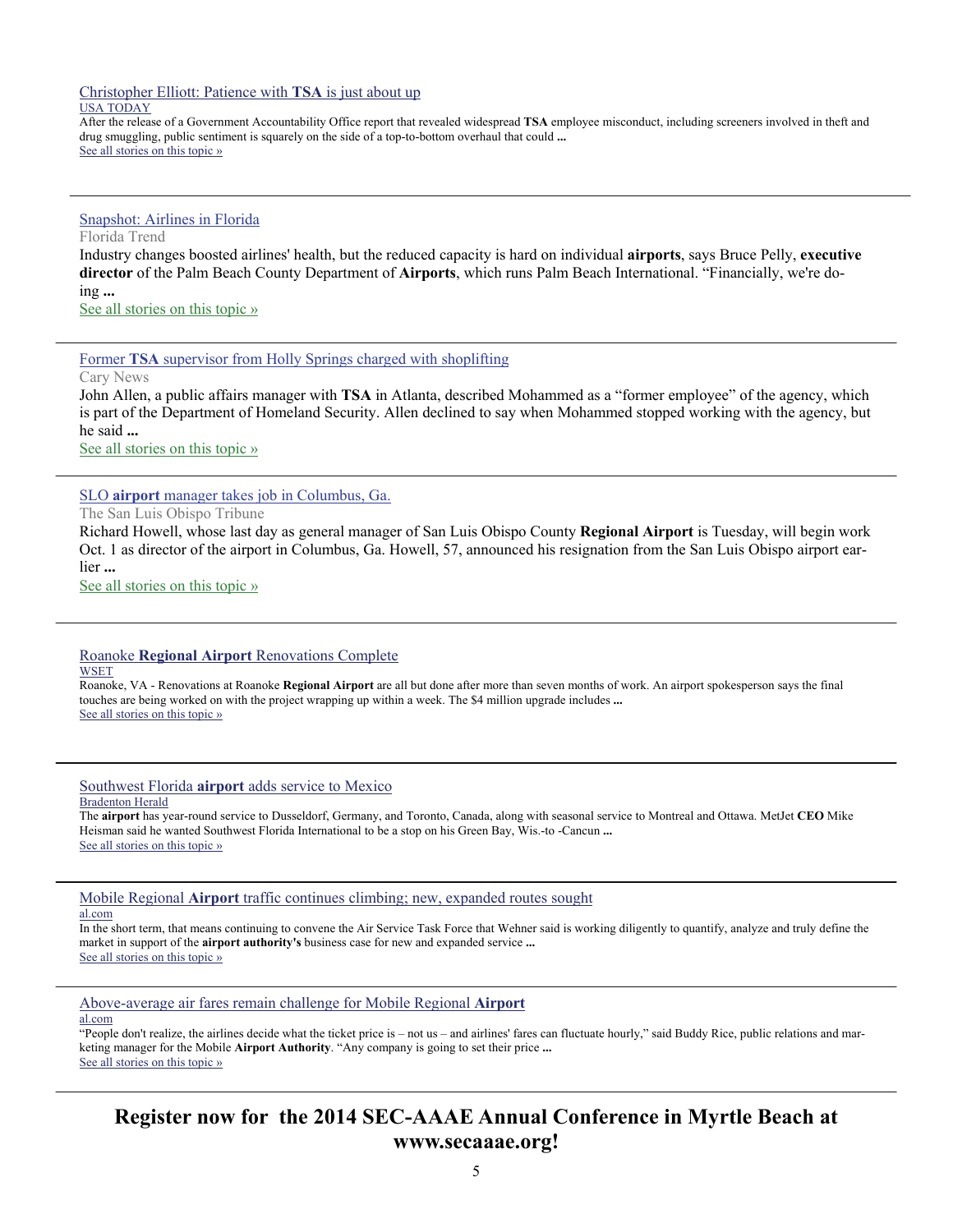# [La Pier out as Horry County](http://www.google.com/url?sa=X&q=http://www.myrtlebeachonline.com/2013/09/13/3707050/la-pier-out-as-horry-county-airports.html&ct=ga&cad=CAEQAhgAIAAoATAAOABA8qzSkQVIAVAAWABiAmVu&cd=uhx-JGN3Fxk&usg=AFQjCNG-UAXVIisFVD18JvmSK5MsHPeNcg) **airports director**

#### MyrtleBeachOnline.com

But by the afternoon, La Pier, the county's **executive director** of **airports** for the last three years, was out of a job without any explanation to the public as to why. "He's no longer with the county as of (Friday) morning," said Kirk Lovell, spokesman ... [See all stories on this topic »](http://www.google.com/url?sa=X&q=http://news.google.com/news/story%3Fncl%3Dhttp://www.myrtlebeachonline.com/2013/09/13/3707050/la-pier-out-as-horry-county-airports.html%26hl%3Den%26geo%3Dus&ct=ga&cad=CAEQAhgAIAAoBjAAOABA8qzSkQVIAVAAWABiAmVu&cd=uhx-JGN3Fxk&usg=AFQjCNEywAUz571eL_s3n_MJlxKoNtH-9Q)

[Police investigate why pig's head put on hood of car at](http://www.google.com/url?sa=X&q=http://theadvocate.com/news/7009282-123/police-investigate-why-pigs-head&ct=ga&cad=CAEQARgAIAAoATABOAFA5tK4kQVIAVAAWABiAmVu&cd=Lj0CbK2WB48&usg=AFQjCNENxytGHb06ROm3Pmuht6FFepFPYQ) **airport**

The Advocate

LAFAYETTE — Someone put the head of a pig on the hood of a vehicle Sunday in the Lafayette **Regional Airport's** shortterm parking lot, Lafayette Police said. Lafayette police spokesman Cpl. Paul Mouton said officers received a call at around 6 p.m **...**

[See all stories on this topic »](http://www.google.com/url?sa=X&q=http://news.google.com/news/story%3Fncl%3Dhttp://theadvocate.com/news/7009282-123/police-investigate-why-pigs-head%26hl%3Den%26geo%3Dus&ct=ga&cad=CAEQARgAIAAoBjABOAFA5tK4kQVIAVAAWABiAmVu&cd=Lj0CbK2WB48&usg=AFQjCNE8JVXXvkNfJs67WC-Awpj705XIOw)

[Man Arrested, Charged With Stealing Copper Wire From Augusta](http://www.google.com/url?sa=X&q=http://www.wjbf.com/story/23352863/man-arrested-charged-with-stealing-copper-wire-from-augusta-regional-airport&ct=ga&cad=CAEQARgAIAAoATACOAJA_LWkkQVIAVAAWABiAmVu&cd=DGmauR3i89I&usg=AFQjCNGJ7x2nTYvoyJ-vAOSsFi4fSiNtmA) **Regional Airport** WJBF-TV

The investigation later revealed that West took the listed property from the business, selling it to an area recycling center, all during normal business hours and without the authorization of Augusta **Regional Airport**. At the time of this arrest, West **...** [See all stories on this topic »](http://www.google.com/url?sa=X&q=http://news.google.com/news/story%3Fncl%3Dhttp://www.wjbf.com/story/23352863/man-arrested-charged-with-stealing-copper-wire-from-augusta-regional-airport%26hl%3Den%26geo%3Dus&ct=ga&cad=CAEQARgAIAAoBjACOAJA_LWkkQVIAVAAWABiAmVu&cd=DGmauR3i89I&usg=AFQjCNHH_vYg5PjtiN3DsDsNzCoGkpr2Kw)

#### Augusta Could Join **Airport** [For Parkway Landscaping](http://www.google.com/url?sa=X&q=http://www.wjbf.com/story/23341066/augusta-could-join-airport-for-parkway-landscaping&ct=ga&cad=CAEQARgAIAAoATACOAJA1r-ekQVIAVAAWABiAmVu&cd=4O820uqKwZ4&usg=AFQjCNFW5kLeJGILSQZU63cXrzWcOx2xQQ) WJBF-TV

Annisa Jones and her mom came to the Augusta **Regional Airport** to drop of a relative they say the road leading in was nothing to write home about. "How did it look did it strike you as pretty or anything? "It was decent it could be a little better **...** [See all stories on this topic »](http://www.google.com/url?sa=X&q=http://news.google.com/news/story%3Fncl%3Dhttp://www.wjbf.com/story/23341066/augusta-could-join-airport-for-parkway-landscaping%26hl%3Den%26geo%3Dus&ct=ga&cad=CAEQARgAIAAoBjACOAJA1r-ekQVIAVAAWABiAmVu&cd=4O820uqKwZ4&usg=AFQjCNGp4n57cjZQQE2oDWPxXSQ6sFUV9Q)

Tampa International **Airport CEO** [Joe Lopano up for another raise](http://www.google.com/url?sa=X&q=http://www.tampabay.com/news/business/airlines/tampa-international-airport-ceo-joe-lopano-up-for-another-raise/2140031&ct=ga&cad=CAEQAhgAIAAoATAAOABA8N-fkQVIAVAAWABiAmVu&cd=aYve9tQlONw&usg=AFQjCNEbdq5-eqMmf9a2BxCxg77dm5UCSg)

#### Tampabay.com (blog)

The chief **executive** officer of Tampa International **Airport** is poised to get his third raise in 20 months at Thursday's meeting of the Hillsborough County Aviation Authority governing board. The chairman of the board, Robert Watkins, proposed the 5 **...** [See all stories on this topic »](http://www.google.com/url?sa=X&q=http://news.google.com/news/story%3Fncl%3Dhttp://www.tampabay.com/news/business/airlines/tampa-international-airport-ceo-joe-lopano-up-for-another-raise/2140031%26hl%3Den%26geo%3Dus&ct=ga&cad=CAEQAhgAIAAoBjAAOABA8N-fkQVIAVAAWABiAmVu&cd=aYve9tQlONw&usg=AFQjCNFjj7rutL46OPnb5x1JQtvykMcpxw)

#### **FAA** [approves aircraft maintenance facility in Lake Charles](http://www.google.com/url?sa=X&q=http://theadvocate.com/news/business/6957456-123/faa-approves-aircraft-maintenance-facility&ct=ga&cad=CAcQARgAIAAoATAAOABAtuOZkQVIAVAAWABiBWVuLVVT&cd=I9eKyM-2NLc&usg=AFQjCNGnkDniGnyJ-yVoKRl1TvgeMqAXWw) The Advocate

LAKE CHARLES — AAR Corp. has received Federal Aviation Administration approval to begin operating a previously announced aircraft maintenance, repair and overhaul facility in Lake Charles. Chicago-based AAR initially will employ 250 people at the **...** [See all stories on this topic »](http://www.google.com/url?sa=X&q=http://news.google.com/news/story%3Fncl%3Dhttp://theadvocate.com/news/business/6957456-123/faa-approves-aircraft-maintenance-facility%26hl%3Den%26geo%3Dus&ct=ga&cad=CAcQARgAIAAoBjAAOABAtuOZkQVIAVAAWABiBWVuLVVT&cd=I9eKyM-2NLc&usg=AFQjCNFPDZ8q6B4ZP2DkV46U3Q21mryTew)

#### [Lawsuit may result from Mobile](http://www.google.com/url?sa=X&q=http://blog.al.com/live/2013/09/lawsuit_may_result_from_mobile.html&ct=ga&cad=CAEQARgAIAAoATAAOABAppGakQVIAVAAWABiAmVu&cd=B2-A5Fy0XsA&usg=AFQjCNGVi2SEM1NFxkWN3Hie_HLkq7V1QA) **Airport Authority's** decision to withhold **...** al.com

Updated Airbus rendering.JPG Birmingham-based Hoar Program Management released in early August this updated rendering for Airbus' A320 final assembly line under construction at Mobile's Brookley Aeroplex. An unidentified company has requested all **...** [See all stories on this topic »](http://www.google.com/url?sa=X&q=http://news.google.com/news/story%3Fncl%3Dhttp://blog.al.com/live/2013/09/lawsuit_may_result_from_mobile.html%26hl%3Den%26geo%3Dus&ct=ga&cad=CAEQARgAIAAoBjAAOABAppGakQVIAVAAWABiAmVu&cd=B2-A5Fy0XsA&usg=AFQjCNHa2vC9msKAbPvHirss1WzwFL6WtA)

[Fire breaks out inside a terminal at Atlanta's](http://www.google.com/url?sa=X&q=http://www.timesunion.com/news/article/Fire-breaks-out-inside-a-terminal-at-Atlanta-s-4782252.php&ct=ga&cad=CAEQAhgAIAAoATAGOAZA6byakQVIAVAAWABiAmVu&cd=D0v-D0FImgY&usg=AFQjCNFaiFKRdAglxL97rjht5mIud7zUVg) **airport**; 2 firefighters sustain **...**

Albany Times Union

ATLANTA (AP) — Fire breaks out inside a terminal at Atlanta's **airport**; 2 firefighters sustain minor injuries. Printable Version. Email This. Tweet. World and national news · Click to View RSS Feed · AP EXCLUSIVE: Kodak **CEO** talks company's future **...** [See all stories on this topic »](http://www.google.com/url?sa=X&q=http://news.google.com/news/story%3Fncl%3Dhttp://www.timesunion.com/news/article/Fire-breaks-out-inside-a-terminal-at-Atlanta-s-4782252.php%26hl%3Den%26geo%3Dus&ct=ga&cad=CAEQAhgAIAAoBjAGOAZA6byakQVIAVAAWABiAmVu&cd=D0v-D0FImgY&usg=AFQjCNEzPzrlfDVFDHYMnEPAls1i0RgbEA)

[Alabama, Tennessee team up to land drone test site](http://www.google.com/url?sa=X&q=http://www.miamiherald.com/2013/09/02/3601576/alabama-tennessee-team-up-to-land.html&ct=ga&cad=CAcQARgAIAAoATAAOABArK-TkQVIAVAAWABiBWVuLVVT&cd=bFHWLdH0CX8&usg=AFQjCNE2Ck4yGHZ50ViGR619-qeJZ7ZytA) MiamiHerald.com

If approved, the facility could become one of only a half-dozen sites approved by the **Federal Aviation Administration** for research involving Unmanned Aerial Systems, more commonly known as drones, the news site [Al.com](http://Al.com) reported (<http://bit.ly/1fuinSF>). [See all stories on this topic »](http://www.google.com/url?sa=X&q=http://news.google.com/news/story%3Fncl%3Dhttp://www.miamiherald.com/2013/09/02/3601576/alabama-tennessee-team-up-to-land.html%26hl%3Den%26geo%3Dus&ct=ga&cad=CAcQARgAIAAoBjAAOABArK-TkQVIAVAAWABiBWVuLVVT&cd=bFHWLdH0CX8&usg=AFQjCNGqIGNGWdAJqcyGvnHnWRlX7MmHyw)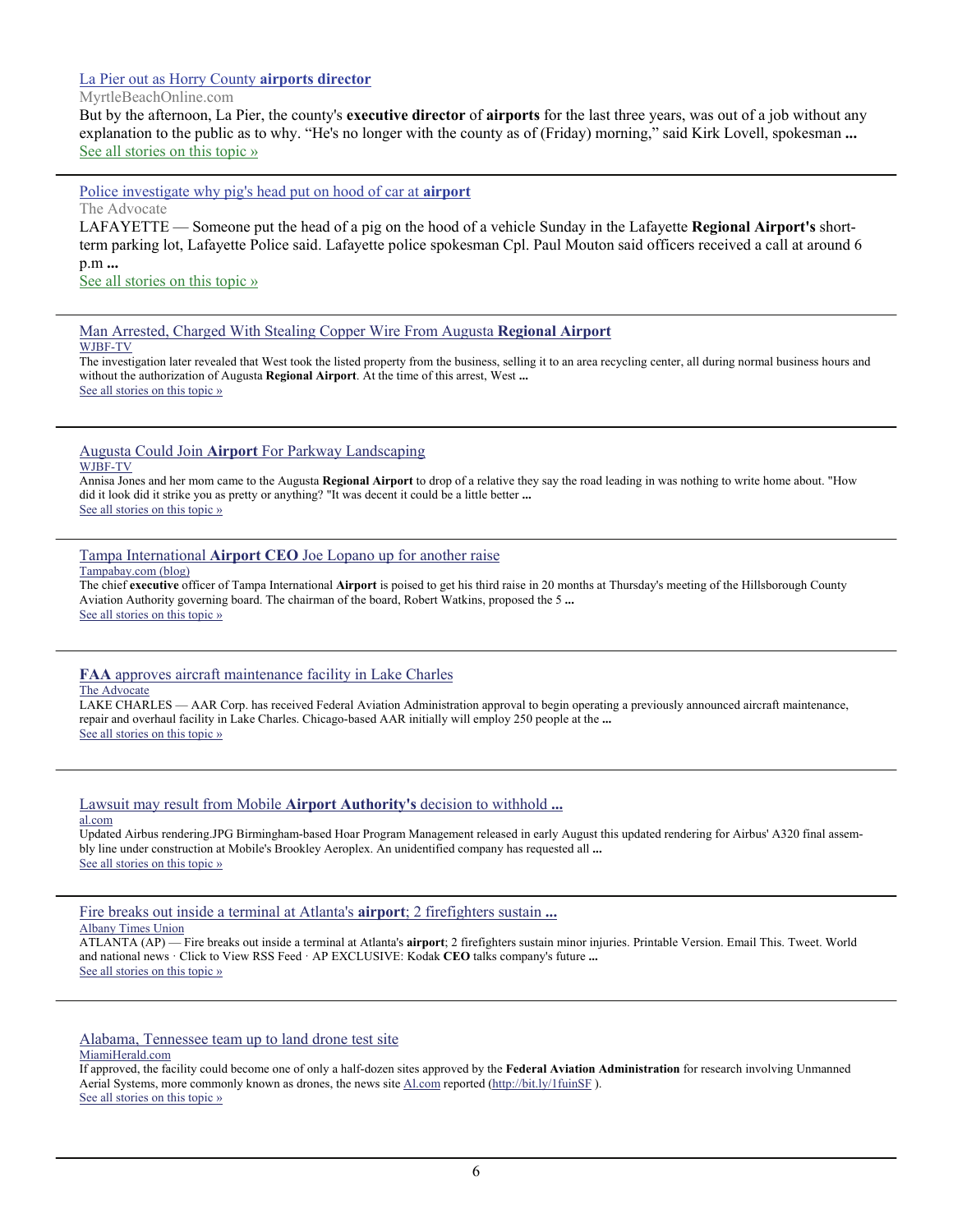# **TSA** [agent charged with smuggling of Brazilian nationals](http://www.google.com/url?sa=X&q=http://articles.orlandosentinel.com/2013-09-13/news/os-tsa-agent-arrested-20130913_1_puerto-rico-smuggling-transportation-security-administration-agent&ct=ga&cad=CAEQARgAIAAoATAAOABA4rrQkQVIAVAAWABiAmVu&cd=v_CJSe-BZMs&usg=AFQjCNFFZKxP7hFsbrj1YI1aaXmKGSmDjw)

# Orlando Sentinel

September 13, 2013|By Desiree Stennett, Orlando Sentinel. A **Transportation Security Administration** agent working at a Puerto Rico airport is accused of helping to smuggle a group of Brazilian nationals into the country. On March 24, 2012, David Diaz **...**

[See all stories on this topic »](http://www.google.com/url?sa=X&q=http://news.google.com/news/story%3Fncl%3Dhttp://articles.orlandosentinel.com/2013-09-13/news/os-tsa-agent-arrested-20130913_1_puerto-rico-smuggling-transportation-security-administration-agent%26hl%3Den%26geo%3Dus&ct=ga&cad=CAEQARgAIAAoBjAAOABA4rrQkQVIAVAAWABiAmVu&cd=v_CJSe-BZMs&usg=AFQjCNEJEoZQEwwE2vFknr47St2WrnTRbQ)

#### 9 Investigates: **TSA**[, private screeners at Orlando airport](http://www.google.com/url?sa=X&q=http://www.wftv.com/news/news/local/9-investigates-tsa-private-screeners-orlando-airpo/nZt8C/&ct=ga&cad=CAEQARgAIAAoATACOAJA-ZzKkQVIAVAAWABiAmVu&cd=EKXjlHIhLH8&usg=AFQjCNGDU-uDx4w-NswjtKtpKrrWGcRVrw) WFTV Orlando

Following the 12th anniversary of Sept. 11, an Orlando congressman is pushing for big changes to the **TSA**. Representative John Mica helped put the **TSA** in place. His goal was to have private screeners take over two years after 9/11, but that's only **...** [See all stories on this topic »](http://www.google.com/url?sa=X&q=http://news.google.com/news/story%3Fncl%3Dhttp://www.wftv.com/news/news/local/9-investigates-tsa-private-screeners-orlando-airpo/nZt8C/%26hl%3Den%26geo%3Dus&ct=ga&cad=CAEQARgAIAAoBjACOAJA-ZzKkQVIAVAAWABiAmVu&cd=EKXjlHIhLH8&usg=AFQjCNGmH3-zhxPUUaUWTtlC5nGSemrvKA)

# Sarasota-Manatee **Airport Authority** [considering buying 76 acres of farmland](http://www.google.com/url?sa=X&q=http://www.bradenton.com/2013/09/13/4715098/sarasota-manatee-airport-authority.html&ct=ga&cad=CAEQARgAIAAoATAAOABArrjKkQVIAVAAWABiAmVu&cd=hIgYYFlU2vs&usg=AFQjCNHfi5Uz-wTD73RhezrpEKWdL3q6fQ)

Bradenton Herald

TALLEVAST -- The Sarasota-Manatee **Airport Authority** is looking to pick up 76 acres owned by the estate of a Tallevast Road pioneer. The land in consideration at 2105 Tallevast Road is owned by the Estate of Heidi Boothe, the philanthropist who **...** [See all stories on this topic »](http://www.google.com/url?sa=X&q=http://news.google.com/news/story%3Fncl%3Dhttp://www.bradenton.com/2013/09/13/4715098/sarasota-manatee-airport-authority.html%26hl%3Den%26geo%3Dus&ct=ga&cad=CAEQARgAIAAoBjAAOABArrjKkQVIAVAAWABiAmVu&cd=hIgYYFlU2vs&usg=AFQjCNG4gxh15ejb5PEIumo2ZxFYioNpew)

#### [Meet the Airport Virtual Assistant, or AVA at Northwest Florida](http://www.google.com/url?sa=X&q=http://www.wjhg.com/home/headlines/Meet--224479211.html&ct=ga&cad=CAEQARgAIAAoATAAOABAyLbukQVIAVAAWABiAmVu&cd=vssuGhj_n98&usg=AFQjCNEGF5mtdHhv634ftCAzYkRwbwu-UA) **Regional Airport** WJHG-TV

"Ava is a virtual assistant that never gets tired, never gets annoyed or irritated and in a very pleasant way at the point when the message should get delivered informs passengers on what they need to do," said Sunil Harman, **Airport** Director VPS. Ava's **...** [See all stories on this topic »](http://www.google.com/url?sa=X&q=http://news.google.com/news/story%3Fncl%3Dhttp://www.wjhg.com/home/headlines/Meet--224479211.html%26hl%3Den%26geo%3Dus&ct=ga&cad=CAEQARgAIAAoBjAAOABAyLbukQVIAVAAWABiAmVu&cd=vssuGhj_n98&usg=AFQjCNHAHDsVxMPZ2c5TVQG5UvU62cbPvg)

# [Airport police officer arrested on charges of sexual battery on a girl](http://www.google.com/url?sa=X&q=http://www.actionnewsjax.com/content/topstories/story/Airport-police-officer-arrested-on-charges-of/inZ5WQbb5Uyk-ZlDOvS-nw.cspx&ct=ga&cad=CAEQAhgAIAAoATAIOAhAusnrkQVIAVAAWABiAmVu&cd=5QI5WoYOOfM&usg=AFQjCNH0MMRSoe6tHrsLojprqC3Zb9fAFw)

ActionNewsJax.com

A police officer with the Jacksonville **Aviation Authority** is on unpaid administrative leave following his arrest on charges of sexual battery on a girl. The Clay County Sheriff's Office arrested 46-year-old Raymond White on Saturday. White is from **...** [See all stories on this topic »](http://www.google.com/url?sa=X&q=http://news.google.com/news/story%3Fncl%3Dhttp://www.actionnewsjax.com/content/topstories/story/Airport-police-officer-arrested-on-charges-of/inZ5WQbb5Uyk-ZlDOvS-nw.cspx%26hl%3Den%26geo%3Dus&ct=ga&cad=CAEQAhgAIAAoBjAIOAhAusnrkQVIAVAAWABiAmVu&cd=5QI5WoYOOfM&usg=AFQjCNGnrc0VcJ36nB1I2Au-K9FlPWjBlw)

# Florence **airport** [gets federal loan for working capital](http://www.google.com/url?sa=X&q=http://www.scnow.com/news/business/article_3498826c-013b-11e3-8b93-001a4bcf6878.html&ct=ga&cad=CAEQARgAIAAoATABOAFAgZ-WkAVIAVAAWABiAmVu&cd=GaZt1GT1zxI&usg=AFQjCNFnlnjBnZYKxhG9hXwSR_CW0W_kOg)

**SCNow** 

FLORENCE, S.C. — The Pee Dee Regional **Airport Authority** received a \$1 million, zero-interest loan from the federal government for working capital that it plans to used toward paying another loan in an effort to reduce costs. In April the PDRAA began **...** [See all stories on this topic »](http://www.google.com/url?sa=X&q=http://news.google.com/news/story%3Fncl%3Dhttp://www.scnow.com/news/business/article_3498826c-013b-11e3-8b93-001a4bcf6878.html%26hl%3Den%26geo%3Dus&ct=ga&cad=CAEQARgAIAAoBjABOAFAgZ-WkAVIAVAAWABiAmVu&cd=GaZt1GT1zxI&usg=AFQjCNFslh-ydgVaHeEk25AgbI5M1AwDAw)

[Auburn aviation receives](http://www.google.com/url?sa=X&q=http://www.moultonadvertiser.com/news/state/article_081becae-15d4-511a-928e-fc1fcf5d9516.html&ct=ga&cad=CAcQARgAIAAoATAAOABAx_7hkQVIAVAAWABiBWVuLVVT&cd=w1NWj7TfQQY&usg=AFQjCNF3-rwXa0UDUhYjrF1XbLVbm_hbew) **FAA** flight time exemption

Moulton Advertiser

Auburn University's aviation programs have become the sixth in the nation to receive a Federal Aviation Administration exemption related to training. The Opelika-Auburn News reports (<http://bit.ly/1gqsEjg>) that the **FAA** exemption means the programs are **...**

[See all stories on this topic »](http://www.google.com/url?sa=X&q=http://news.google.com/news/story%3Fncl%3Dhttp://www.moultonadvertiser.com/news/state/article_081becae-15d4-511a-928e-fc1fcf5d9516.html%26hl%3Den%26geo%3Dus&ct=ga&cad=CAcQARgAIAAoBjAAOABAx_7hkQVIAVAAWABiBWVuLVVT&cd=w1NWj7TfQQY&usg=AFQjCNFntX1wPM-DkAQfN8fYgKWtm3E21A)

[SLED investigating Charleston airport board after director's resignation](http://www.google.com/url?sa=X&q=http://www.postandcourier.com/article/20130924/PC16/130929729/1009/sled-investigating-charleston-airport-board-after-director-x2019-s-resignation%26source%3DRSS&ct=ga&cad=CAEQAhgAIAAoATADOANAxfiFkgVIAVAAWABiAmVu&cd=WjCBT_jqkVs&usg=AFQjCNGT-nKt22GaW1Pa7YvP8yjEaGkjtw)

Charleston Post Courier

The State Law Enforcement Division has launched an investigation into the Charleston County **Aviation Authority** after the former director suddenly resigned in July, SLED confirmed Monday. "We received a request, and we are conducting an investigation," **...**

[See all stories on this topic »](http://www.google.com/url?sa=X&q=http://news.google.com/news/story%3Fncl%3Dhttp://www.postandcourier.com/article/20130924/PC16/130929729/1009/sled-investigating-charleston-airport-board-after-director-x2019-s-resignation%2526source%253DRSS%26hl%3Den%26geo%3Dus&ct=ga&cad=CAEQAhgAIAAoBjADOANAxfiFkgVIAVAAWABiAmVu&cd=WjCBT_jqkVs&usg=AFQjCNHA61s9CCjdIgkV8JJveEVn_MzJdw)

[Charlotte Douglas to stay with city for now,](http://www.google.com/url?q=http://www.charlotteobserver.com/2013/09/26/4343968/charlotte-douglas-to-stay-with.html&ct=ga&cd=NDQ2NTY4MTM1ODMyMzQ1NTQ0OA&cad=CAEYAA&usg=AFQjCNH12dAdeiygF8hO_Y48lU56_cxbnA) **FAA** says Charlotte Observer Charlotte Douglas International Airport will remain under control of the city of Charlotte for now, according to a letter from the **Federal Aviation Administration** sent **...**[See all stories on this topic »](http://www.google.com/url?q=http://news.google.com/news/story%3Fncl%3Dhttp://www.charlotteobserver.com/2013/09/26/4343968/charlotte-douglas-to-stay-with.html%26hl%3Den%26geo%3DUS&ct=ga&cd=NDQ2NTY4MTM1ODMyMzQ1NTQ0OA&cad=CAEYAA&usg=AFQjCNEF4-EcgY_cZsA7oamg9Es6fJrYqg)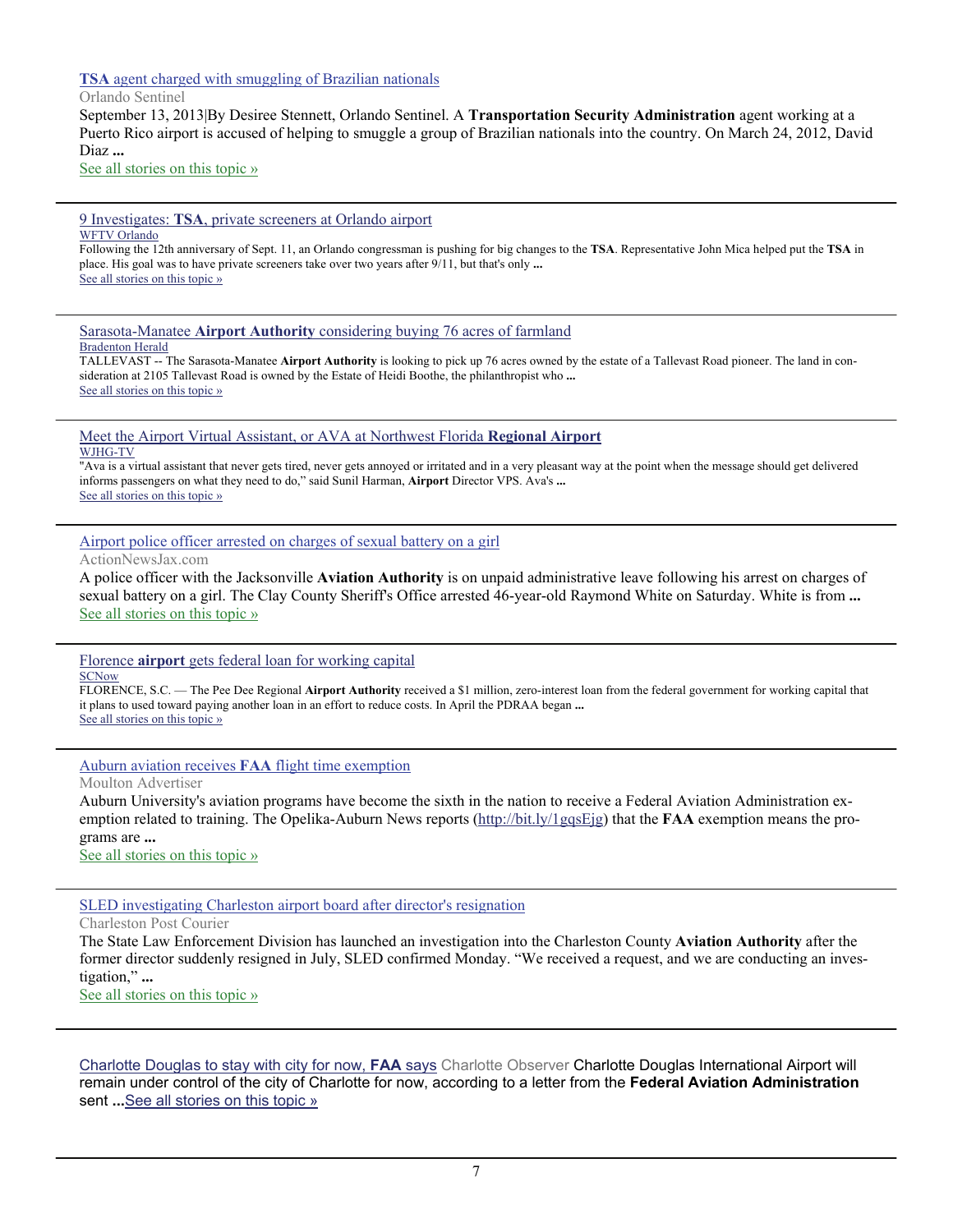[Sources: City leaders not happy paying former aviation](http://www.google.com/url?q=http://www.wsoctv.com/news/news/local/sources-city-leaders-not-happy-paying-former-aviat/nZ892/&ct=ga&cd=MTU0Njg0NzQ2Njg4NzYzMTA0NDQ&cad=CAEYAQ&usg=AFQjCNEGypUM7sf9ZvA8P6TH-I-3JQhfYQ) **director** WSOC Charlotte

They suggest the compensation of **Executive Director** Jerry Orr could be one of the **...** what he's doing to earn it since **airport** operations remain under city control.

[See all stories on this topic »](http://www.google.com/url?q=http://news.google.com/news/story%3Fncl%3Dhttp://www.wsoctv.com/news/news/local/sources-city-leaders-not-happy-paying-former-aviat/nZ892/%26hl%3Den%26geo%3DUS&ct=ga&cd=MTU0Njg0NzQ2Njg4NzYzMTA0NDQ&cad=CAEYAQ&usg=AFQjCNHe8wRMTWYurcJPjz4k6xJcEgcqAw)

Savannah **airport** [wins air service grant](http://www.google.com/url?q=http://savannahnow.com/exchange/2013-09-28/savannah-airport-wins-air-service-grant&ct=ga&cd=MTUyMTQ5NjY5OTU3NzQ4OTA5OTE&cad=CAEYAA&usg=AFQjCNFKf2jVIk8RRNKpVhDXcFfOqIS0Ow) Savannah Morning News

"This grant will go a long way to help us achieve one of our major air-service goals, which is direct service to Boston," said **airport executive director** Greg Kelly.

[See all stories on this topic »](http://www.google.com/url?q=http://news.google.com/news/story%3Fncl%3Dhttp://savannahnow.com/exchange/2013-09-28/savannah-airport-wins-air-service-grant%26hl%3Den%26geo%3DUS&ct=ga&cd=MTUyMTQ5NjY5OTU3NzQ4OTA5OTE&cad=CAEYAA&usg=AFQjCNHZARLe2NoPsB8VIbG_H-vgx3LAZw)

Former Tupelo **airport** [director appeals dismissal of federal lawsuit](http://www.google.com/url?q=http://www.therepublic.com/view/story/d258400f720e4b248038b84a7585575e/MS--Tupelo-Airport-Lawsuit&ct=ga&cd=NTA0NzQ1OTg0NDY5MTI2ODI1&cad=CAEYAg&usg=AFQjCNGrxhOJhNXx_dz9rOwwDB63VvJYfw) The Republic TUPELO, Mississippi — Terry Anderson is appealing a judge's ruling dismissing his lawsuit against the Tupelo **Regional Airport** Authority over his firing.[See all stories on this topic »](http://www.google.com/url?q=http://news.google.com/news/story%3Fncl%3Dhttp://www.therepublic.com/view/story/d258400f720e4b248038b84a7585575e/MS--Tupelo-Airport-Lawsuit%26hl%3Den%26geo%3DUS&ct=ga&cd=NTA0NzQ1OTg0NDY5MTI2ODI1&cad=CAEYAg&usg=AFQjCNFhVDXJiMt0WgIlNX1eLTmLshrC9A) 

[Collier wants county manager to oversee](http://www.google.com/url?q=http://www.naplesnews.com/news/2013/sep/24/collier-wants-county-manager-to-oversee-airports/&ct=ga&cd=MTE2MzQzNTU1MjA4Mjk0MjI2NzY&cad=CAEYAA&usg=AFQjCNGFoB4aMU6MtGwcOeg9V6oK964Fqg) **airports** Naples Daily News

Despite a public outcry and a push by two commissioners, **Airport Executive Director** Chris Curry's three-year contract wasn't extended Tuesday. Collier County **...**

[See all stories on this topic »](http://www.google.com/url?q=http://news.google.com/news/story%3Fncl%3Dhttp://www.naplesnews.com/news/2013/sep/24/collier-wants-county-manager-to-oversee-airports/%26hl%3Den%26geo%3DUS&ct=ga&cd=MTE2MzQzNTU1MjA4Mjk0MjI2NzY&cad=CAEYAA&usg=AFQjCNFBrhusoqoSFXs6vMQBIRn-MyK4Aw)

Memphis International **Airport** [announces partnership with German](http://www.google.com/url?q=http://www.commercialappeal.com/news/2013/sep/30/memphis-international-airport-announces-partnershi/&ct=ga&cd=MTY0NTEwMjEwODk3MDI1ODI4Njk&cad=CAEYAQ&usg=AFQjCNH9uxM9MGK-4fBUmoPzb_emGgF-9Q) **...** Memphis Commercial Appeal "Ultimately, one of our most important goals is to expand international cargo business and attract major cargo carriers," Memphis-Shelby County **Airport Authority ...**[See all stories on this topic »](http://www.google.com/url?q=http://news.google.com/news/story%3Fncl%3Dhttp://www.commercialappeal.com/news/2013/sep/30/memphis-international-airport-announces-partnershi/%26hl%3Den%26geo%3DUS&ct=ga&cd=MTY0NTEwMjEwODk3MDI1ODI4Njk&cad=CAEYAQ&usg=AFQjCNH5KkuIoHWA6MJfyxlgviulsKSwJw) 

Naples **[Airport Authority](http://www.google.com/url?q=http://www.naplesnews.com/news/2013/oct/01/naples-airport-authority-welcomes-avfuel-10798/&ct=ga&cd=MTY0NTEwMjEwODk3MDI1ODI4Njk&cad=CAEYAA&usg=AFQjCNEy8i0qBfVGeP1HsDi6MPo3FKPJ_Q)** welcomes Avfuel Naples Daily News Avfuel Corporation began providing fueling services at Naples Municipal **Airport** Oct. 1. The company also provides marketing and service support for the **Airport ...**[See all](http://www.google.com/url?q=http://news.google.com/news/story%3Fncl%3Dhttp://www.naplesnews.com/news/2013/oct/01/naples-airport-authority-welcomes-avfuel-10798/%26hl%3Den%26geo%3DUS&ct=ga&cd=MTY0NTEwMjEwODk3MDI1ODI4Njk&cad=CAEYAA&usg=AFQjCNH9PcFMXix1LGIcTH3OyUSKEydFlw)  [stories on this topic »](http://www.google.com/url?q=http://news.google.com/news/story%3Fncl%3Dhttp://www.naplesnews.com/news/2013/oct/01/naples-airport-authority-welcomes-avfuel-10798/%26hl%3Den%26geo%3DUS&ct=ga&cd=MTY0NTEwMjEwODk3MDI1ODI4Njk&cad=CAEYAA&usg=AFQjCNH9PcFMXix1LGIcTH3OyUSKEydFlw) 

Tupelo **airport** [requests \\$1.2M from city](http://www.google.com/url?q=http://djournal.com/news/tupelo-airport-requests-1-2m-city/&ct=ga&cd=ODAwMDg2Nzk1NTU4MzYxNTE1NQ&cad=CAEYAA&usg=AFQjCNEtjfzR2fJh-pgzirHl15sZP6AugQ) Northeast Mississippi Daily Journal

Tupelo **Airport Authority** executive director Josh Abramson formally made the request to City Council members on behalf of the **airport authority**, which believes **...**

[See all stories on this topic »](http://www.google.com/url?q=http://news.google.com/news/story%3Fncl%3Dhttp://djournal.com/news/tupelo-airport-requests-1-2m-city/%26hl%3Den%26geo%3DUS&ct=ga&cd=ODAwMDg2Nzk1NTU4MzYxNTE1NQ&cad=CAEYAA&usg=AFQjCNHCT1qiPG4EluN09rLxl1F6rZ3GSg)

[Assistant city manager serving as interim](http://www.google.com/url?q=http://www.tallahassee.com/article/20130930/POLITICSPOLICY/130930011/Assistant-city-manager-serving-as-interim-airport-director-resigns&ct=ga&cd=MTE1OTg5MDE2Njk3MDc4MjcyNjU&cad=CAEYAg&usg=AFQjCNHRLOCMowcFIVr3trSLtuRrCKYEGQ) **airport director** resigns [Tallahassee.com](http://Tallahassee.com) Assistant city manager serving as interim **airport director** resigns **...** Interim Tallahassee Regional **Airport Director** Jay Townsend will be leaving his executive **...**[See all stories on this topic »](http://www.google.com/url?q=http://news.google.com/news/story%3Fncl%3Dhttp://www.tallahassee.com/article/20130930/POLITICSPOLICY/130930011/Assistant-city-manager-serving-as-interim-airport-director-resigns%26hl%3Den%26geo%3DUS&ct=ga&cd=MTE1OTg5MDE2Njk3MDc4MjcyNjU&cad=CAEYAg&usg=AFQjCNGDbpAuA5DTfL2E0WI8A63GDTZJFQ)